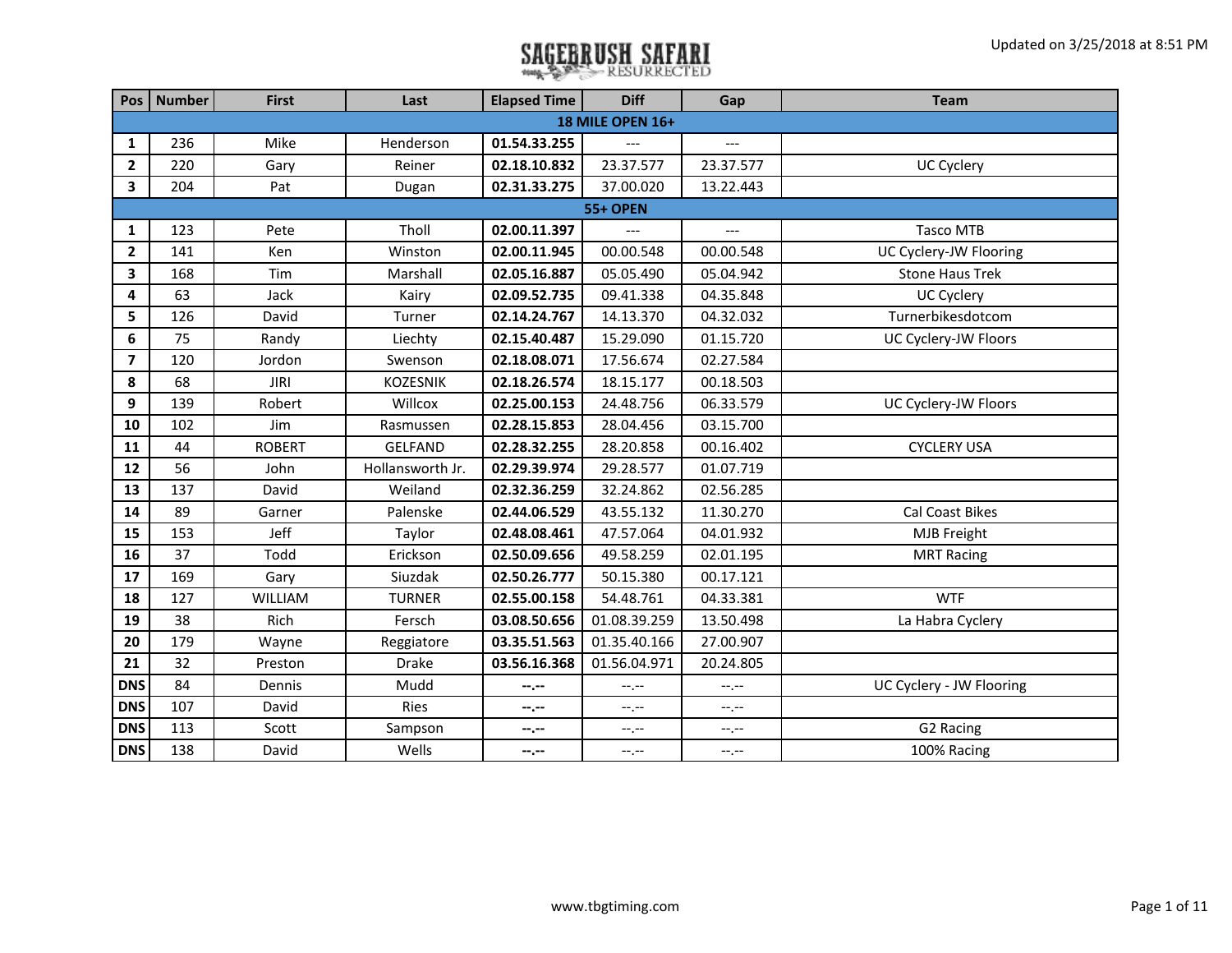| <b>Pos</b>   | <b>Number</b>        | <b>First</b> | Last           | <b>Elapsed Time</b> | <b>Diff</b> | Gap       | <b>Team</b>              |  |  |  |  |  |
|--------------|----------------------|--------------|----------------|---------------------|-------------|-----------|--------------------------|--|--|--|--|--|
|              | <b>BEG MEN 16-39</b> |              |                |                     |             |           |                          |  |  |  |  |  |
|              | 237                  | Jesse        | <b>Daniels</b> | 01.37.19.699        | ---         | ---       | Alpine Ride Shop         |  |  |  |  |  |
| $\mathbf{2}$ | 245                  | Saul         | Luna           | 01.42.25.183        | 05.05.484   | 05.05.484 | Eastlake High School MTB |  |  |  |  |  |
| 3            | 255                  | Julio        | Quintero       | 01.45.27.300        | 08.07.601   | 03.02.117 | Toyota Of Escondido      |  |  |  |  |  |
| 4            | 215                  | Ryan         | Madson         | 01.52.23.396        | 15.03.697   | 06.56.096 |                          |  |  |  |  |  |
| 5            | 203                  | Aaron        | <b>Dockter</b> | 01.55.22.528        | 18.02.829   | 02.59.132 | Full Send 24-7           |  |  |  |  |  |
| 6            | 221                  | Matthew      | Rodriguez      | 01.55.54.425        | 18.34.726   | 00.31.897 |                          |  |  |  |  |  |
|              | 251                  | David        | Gonda          | 02.06.46.517        | 29.26.818   | 10.52.092 |                          |  |  |  |  |  |
| 8            | 227                  | Rene         | Leyva          | 02.23.18.636        | 45.58.937   | 16.32.119 | Spinergy                 |  |  |  |  |  |
| 9            | 232                  | <b>Brian</b> | Schoenberger   | 02.32.14.652        | 54.54.953   | 08.56.016 |                          |  |  |  |  |  |
| <b>DNF</b>   | 225                  | Shu          | Zhang          | --.--               | --.--       | $-1.1$    |                          |  |  |  |  |  |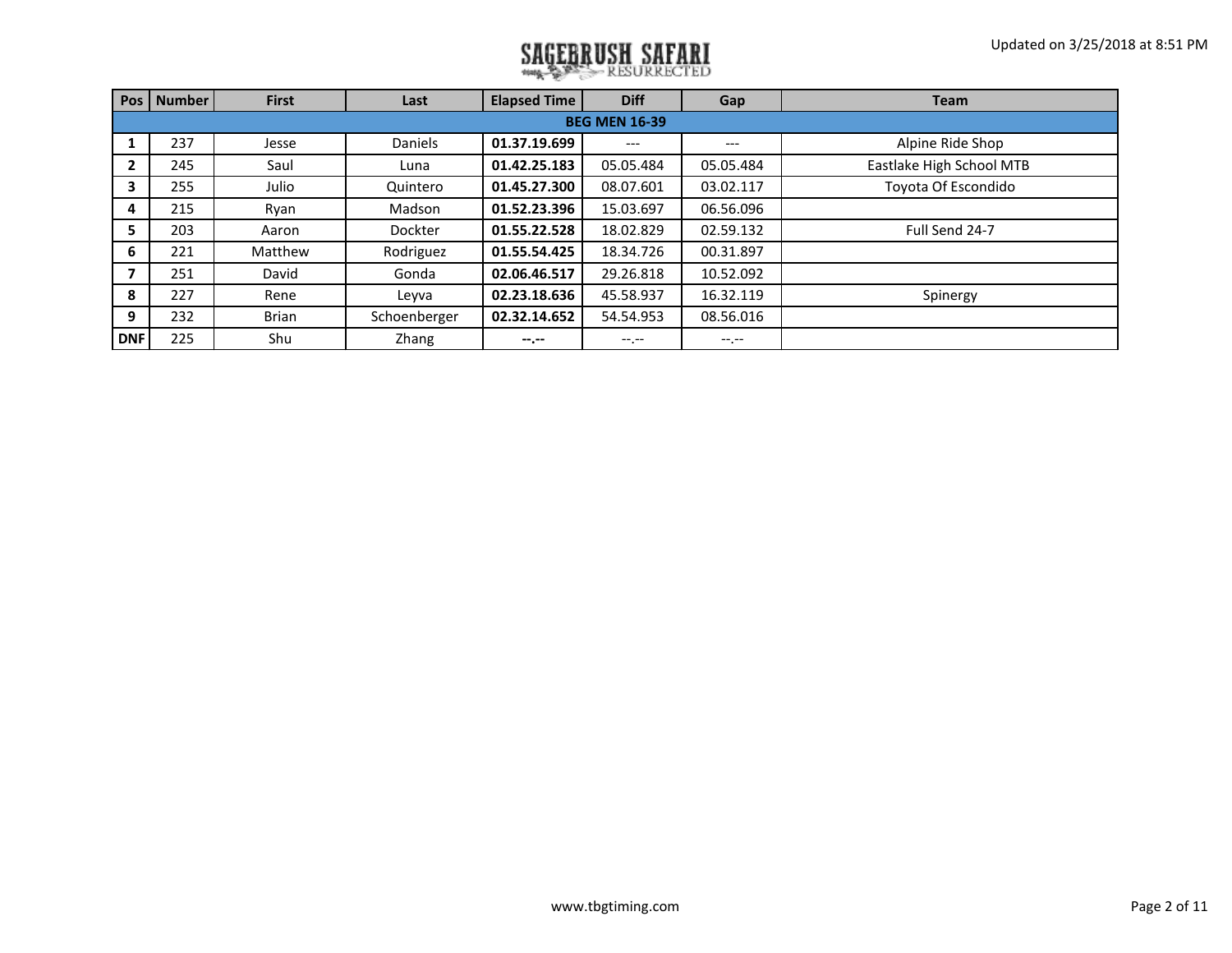|                          | Pos   Number | <b>First</b>  | Last         | <b>Elapsed Time</b> | <b>Diff</b>        | Gap       | <b>Team</b>              |
|--------------------------|--------------|---------------|--------------|---------------------|--------------------|-----------|--------------------------|
|                          |              |               |              |                     | <b>BEG MEN 40+</b> |           |                          |
| $\mathbf{1}$             | 229          | Kevin         | Weston       | 01.36.05.373        |                    | ---       | Team Path Giant Bicycles |
| $\overline{2}$           | 230          | Tom           | Wilcox       | 01.41.47.532        | 05.42.159          | 05.42.159 |                          |
| 3                        | 202          | <b>DANIEL</b> | CARTER       | 01.48.12.977        | 12.07.604          | 06.25.445 |                          |
| 4                        | 224          | Matt          | Wallace      | 01.52.48.315        | 16.42.942          | 04.35.338 |                          |
| 5                        | 241          | Andrew        | DePratti     | 01.55.44.814        | 19.39.441          | 02.56.499 | South Bay Composite      |
| 6                        | 226          | Frank         | Malcansio    | 01.59.00.519        | 22.55.146          | 03.15.705 |                          |
| $\overline{\phantom{a}}$ | 249          | Paul          | Thede        | 01.59.28.613        | 23.23.240          | 00.28.094 | Crank Bros               |
| 8                        | 219          | Joseph Mike   | Parsons      | 02.01.16.873        | 25.11.500          | 01.48.260 |                          |
| 9                        | 253          | Arch          | Fuston       | 02.01.22.167        | 25.16.794          | 00.05.294 |                          |
| 10                       | 207          | <b>HIRAM</b>  | <b>DURAN</b> | 02.07.56.586        | 31.51.213          | 06.34.419 | <b>DFC</b>               |
| 11                       | 222          | Fred          | Sanders      | 02.08.36.753        | 32.31.380          | 00.40.167 |                          |
| 12                       | 206          | <b>EVAN</b>   | <b>DURAN</b> | 02.09.58.145        | 33.52.772          | 01.21.392 | DFC TRANSPORTATION       |
| 13                       | 238          | Adam          | Horten       | 02.17.29.163        | 41.23.790          | 07.31.018 |                          |
| 14                       | 210          | Damon         | Glover       | 02.21.07.003        | 45.01.630          | 03.37.840 |                          |
| 15                       | 218          | Jose          | Parra        | 02.21.24.598        | 45.19.225          | 00.17.595 | Particular               |
| 16                       | 205          | <b>ERIC</b>   | <b>DURAN</b> | 02.23.13.363        | 47.07.990          | 01.48.765 | <b>DFC</b>               |
| 17                       | 250          | Saul          | Dyer         | 02.25.42.915        | 49.37.542          | 02.29.552 |                          |
| 18                       | 228          | Jeff          | Lind         | 02.25.49.380        | 49.44.007          | 00.06.465 | Sub 5                    |
| 19                       | 246          | Hector        | Luna         | 02.30.46.806        | 54.41.433          | 04.57.426 | Eastlake High School MTB |
| 20                       | 231          | Edmund        | Campbell     | 02.45.01.179        | 01.08.55.806       | 14.14.373 |                          |
| 21                       | 252          | Theodore      | Turner       | 02.53.25.882        | 01.17.20.509       | 08.24.703 |                          |
| 22                       | 254          | Tom           | Gomez        | 03.00.25.597        | 01.24.20.224       | 06.59.715 |                          |
| 23                       | 233          | Jeff          | Joye         | 03.00.25.801        | 01.24.20.428       | 00.00.204 |                          |
| 24                       | 248          | Charlie       | Un           | 03.29.19.745        | 01.53.14.372       | 28.53.944 |                          |
| 25                       | 212          | kim           | hoang        | 03.45.52.463        | 02.09.47.090       | 16.32.718 |                          |
| <b>DNS</b>               | 209          | Gary          | Ginter       | $-$ , $-$           | $-1, -1$           | $-1, -1$  |                          |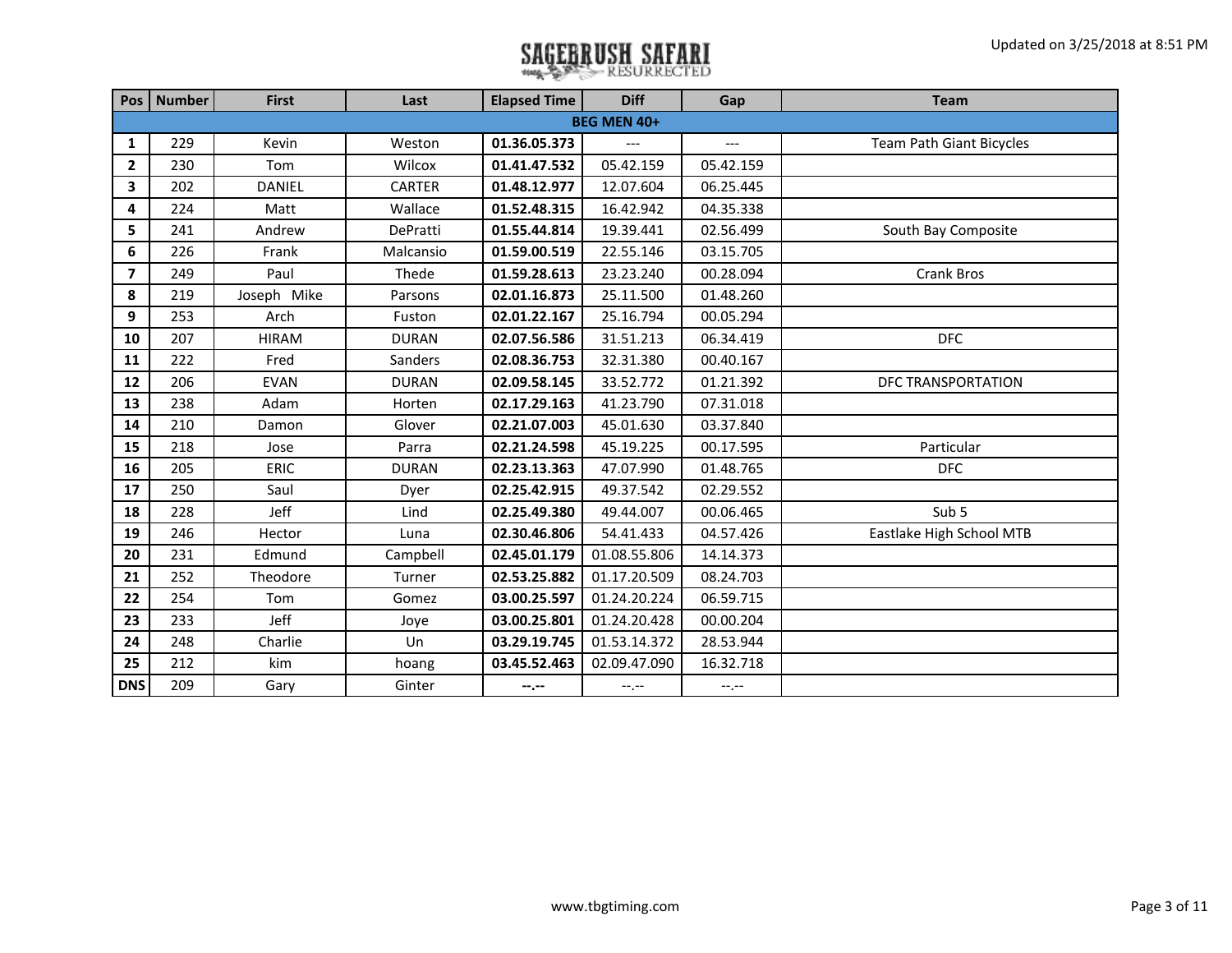|                | Pos   Number | <b>First</b>      | Last               | <b>Elapsed Time</b> | <b>Diff</b>          | Gap         | <b>Team</b>                    |
|----------------|--------------|-------------------|--------------------|---------------------|----------------------|-------------|--------------------------------|
|                |              |                   |                    |                     | BEG OPEN 26 MILE 16+ |             |                                |
| 1              | 95           | Ivan              | Poplevko           | 02.21.41.395        | $\overline{a}$       | $---$       |                                |
| $\overline{2}$ | 12           | Joshua            | <b>Bonnici</b>     | 02.32.21.178        | 10.39.783            | 10.39.783   | San Diego Bicycle Club         |
| 3              | 45           | phil              | grey               | 02.39.19.227        | 17.37.832            | 06.58.049   |                                |
| 4              | 64           | edward            | kallal             | 02.40.11.867        | 18.30.472            | 00.52.640   | <b>Balboa Wednesday Nights</b> |
| 5              | 119          | Gregory           | Stupp              | 02.48.59.464        | 27.18.069            | 08.47.597   | 4th Place                      |
| 6              | 10           | Michael           | Blake              | 02.51.13.237        | 29.31.842            | 02.13.773   |                                |
| $\overline{7}$ | 78           | Ryan              | McCallon           | 02.59.06.321        | 37.24.926            | 07.53.084   | Kawasaki Motors Corp. U.S.A.   |
| 8              | 189          | Kevin             | Morrison           | 03.02.15.268        | 40.33.873            | 03.08.947   |                                |
| 9              | 150          | Kaelin            | Laubscher          | 03.02.25.733        | 40.44.338            | 00.10.465   |                                |
| 10             | 54           | Timothy           | Hitchman           | 03.04.21.398        | 42.40.003            | 01.55.665   |                                |
| 11             | 154          | chris             | Lavigne            | 03.09.17.633        | 47.36.238            | 04.56.235   |                                |
| 12             | 93           | Daniel            | Pitard             | 03.11.49.563        | 50.08.168            | 02.31.930   | <b>Team REVGRIPS</b>           |
| 13             | 73           | Stephen           | Lee                | 03.13.15.035        | 51.33.640            | 01.25.472   |                                |
| 14             | 66           | Michael           | Kim                | 03.15.10.919        | 53.29.524            | 01.55.884   |                                |
| 15             | 131          | Ulises            | Vallejo            | 03.21.08.017        | 59.26.622            | 05.57.098   |                                |
| 16             | 76           | David             | Lindsay            | 03.21.21.468        | 59.40.073            | 00.13.451   |                                |
| 17             | 178          | Michael           | <b>Brunetti</b>    | 03.29.55.605        | 01.08.14.210         | 08.34.137   | <b>Team Docent</b>             |
| 18             | 147          | Richard           | Sherman            | 03.29.57.514        | 01.08.16.119         | 00.01.909   |                                |
| 19             | 14           | Ricardo           | Callado            | 03.32.09.188        | 01.10.27.793         | 02.11.674   |                                |
| 20             | 41           | Chad              | Flynn              | 03.35.41.025        | 01.13.59.630         | 03.31.837   |                                |
| 21             | 8            | Christopher       | <b>Ballard</b>     | 03.45.14.034        | 01.23.32.639         | 09.33.009   |                                |
| <b>DNS</b>     | 6            | Oscar Josele      | Alvarado Gutierrez | --.--               | $-1$                 | $-1$ , $-1$ | Ensenada MTB                   |
| <b>DNS</b>     | 20           | Patsy             | Coles              | --.--               | $-1, -1$             | $-1, -1$    | Sandia Seed                    |
| <b>DNS</b>     | 34           | Chris             | Egan               | --.--               | --.--                | $-1, -1$    |                                |
| <b>DNS</b>     | 111          | Antonio Francisco | Rodriguez Sarabia  | $-2 - 1$            | $-1, -1$             | $-1, -1$    | Ensenada MTB                   |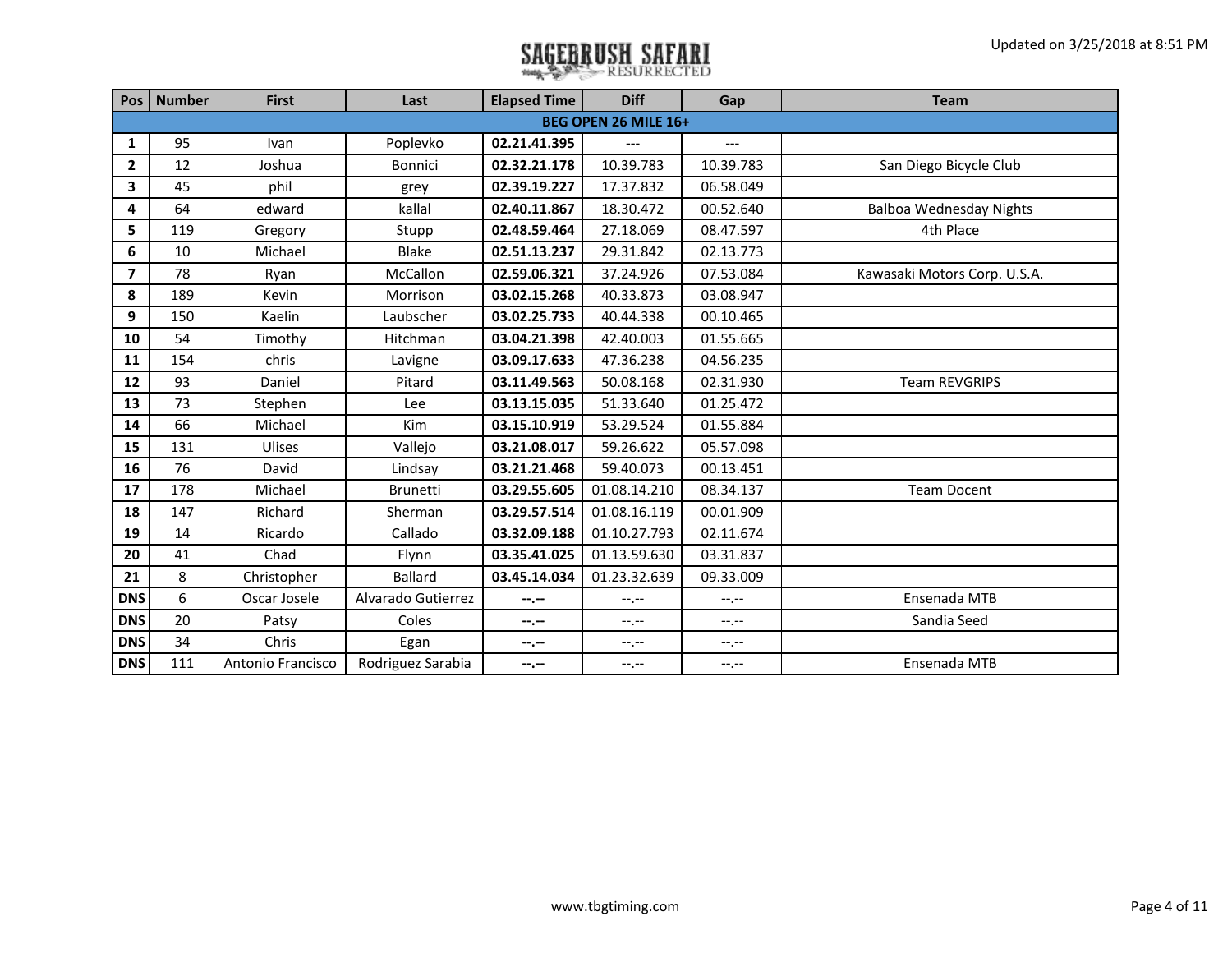|                         | Pos   Number | <b>First</b>    | Last                     | <b>Elapsed Time</b> | <b>Diff</b>                 | Gap                 | <b>Team</b>                       |
|-------------------------|--------------|-----------------|--------------------------|---------------------|-----------------------------|---------------------|-----------------------------------|
|                         |              |                 |                          |                     | <b>BEG WMN 16+</b>          |                     |                                   |
| 1                       | 223          | Barbarah        | Torres                   | 02.04.31.534        |                             | ---                 | CITY OF SAN DIEGO                 |
| $\mathbf{2}$            | 216          | Sarah           | Markham                  | 02.08.14.532        | 03.42.998                   | 03.42.998           |                                   |
| 3                       | 201          | Mandie          | <b>Bullock</b>           | 02.23.40.233        | 19.08.699                   | 15.25.701           |                                   |
| 4                       | 234          | Lauri           | Tuipala                  | 03.33.31.328        | 01.28.59.794                | 01.09.51.095        | Cantina                           |
|                         |              |                 |                          |                     | <b>BIG BONED 16+</b>        |                     |                                   |
| $\mathbf{1}$            | 157          | Todd            | Flaming                  | 02.25.28.774        | $\overline{a}$              | $\qquad \qquad - -$ | Mainline Coffee Toyota Escondido  |
| $\mathbf{2}$            | 149          | Jeff            | Laubscher                | 02.33.29.576        | 08.00.802                   | 08.00.802           | <b>Docent Brewing</b>             |
| 3                       | 71           | Lars            | Larsson                  | 02.40.40.965        | 15.12.191                   | 07.11.389           | Zumwalts                          |
| 4                       | 72           | Greg            | Lasiewski                | 02.42.50.313        | 17.21.539                   | 02.09.348           | ThinkMTB                          |
| 5                       | 65           | Ben             | Kellman                  | 02.50.42.771        | 25.13.997                   | 07.52.458           |                                   |
| 6                       | 70           | Michael         | Laptewicz                | 02.50.49.150        | 25.20.376                   | 00.06.379           |                                   |
| $\overline{\mathbf{z}}$ | 160          | Jordan          | OConnor                  | 03.35.44.524        | 01.10.15.750                | 44.55.374           |                                   |
| 8                       | 163          | Joseph          | Fiapoto Tuipala          | 03.39.58.193        | 01.14.29.419                | 04.13.669           | Cantina                           |
| 9                       | 92           | Troy            | Pelot                    | 03.44.28.364        | 01.18.59.590                | 04.30.171           |                                   |
| 10                      | 21           | Richard         | Conner                   | 03.46.04.453        | 01.20.35.679                | 01.36.089           |                                   |
| <b>DNS</b>              | 13           | Paul            | <b>Bretton</b>           | $-1 - 1 - 1 = 0$    | $\leftarrow$ , $\leftarrow$ | --.--               |                                   |
| <b>DNS</b>              | 51           | rodrigo         | hilbert                  | $-1 - 1 - 1 = 0$    | $-1$ , $-1$                 | $-1$                |                                   |
|                         |              |                 |                          |                     | <b>EXP MEN 16-39</b>        |                     |                                   |
| $\mathbf{1}$            | 156          | <b>Brian</b>    | Scarbrough               | 01.49.47.156        | $---$                       | ---                 | Stonehaus                         |
| $\mathbf{2}$            | 49           | Coulton         | Hartrich                 | 01.49.49.636        | 00.02.480                   | 00.02.480           |                                   |
| 3                       | 116          | David           | Santos                   | 01.51.49.289        | 02.02.133                   | 01.59.653           |                                   |
| 4                       | 86           | Javier          | Ochoa                    | 01.53.27.268        | 03.40.112                   | 01.37.979           | Forza Cycling - Express Carriers  |
| 5                       | 158          | Spencer         | Rathkamp                 | 01.55.56.281        | 06.09.125                   | 02.29.013           |                                   |
| 6                       | 27           | ivan            | cruz cornejo             | 01.57.02.187        | 07.15.031                   | 01.05.906           | Hopesportsadrenalinecycling       |
| $\overline{ }$          | 197          | Ryan            | Fedorow                  | 01.57.14.749        | 07.27.593                   | 00.12.562           | Baghouse                          |
| 8                       | 182          | Robert          | Freeman                  | 01.59.16.646        | 09.29.490                   | 02.01.897           | Baghouse                          |
| 9                       | 196          | Isaac           | Home                     | 02.00.10.623        | 10.23.467                   | 00.53.977           | ORUCASE                           |
| 10                      | 109          | Stephane        | Roch                     | 02.00.12.503        | 10.25.347                   | 00.01.880           |                                   |
| 11                      | 144          | Dan             | Blurton                  | 02.00.28.304        | 10.41.148                   | 00.15.801           |                                   |
| 12                      | 83           | Ara             | Movsessian               | 02.07.27.816        | 17.40.660                   | 06.59.512           | <b>Backbone Adventure Cycling</b> |
| 13                      | 114          | Ethan           | Sanchez                  | 02.08.16.262        | 18.29.106                   | 00.48.446           | SoCal Devo                        |
| 14                      | 60           | <b>NICO</b>     | <b>JOHNSON</b>           | 02.12.47.927        | 23.00.771                   | 04.31.665           |                                   |
| 15                      | 110          | <b>GILBERTO</b> | RODRIGUEZ                | 02.15.55.652        | 26.08.496                   | 03.07.725           | Desert King - Hope Sports         |
| 16                      | 22           | Alfredo         | <b>Contreras Macklis</b> | 02.16.13.428        | 26.26.272                   | 00.17.776           | Mix Speed                         |
| <b>DNF</b>              | 74           | Kevin           | Lentz                    | $-1 - 1 - 1 = 0$    | $-1, -1$                    | $-1, -1$            | <b>TASCO MTB</b>                  |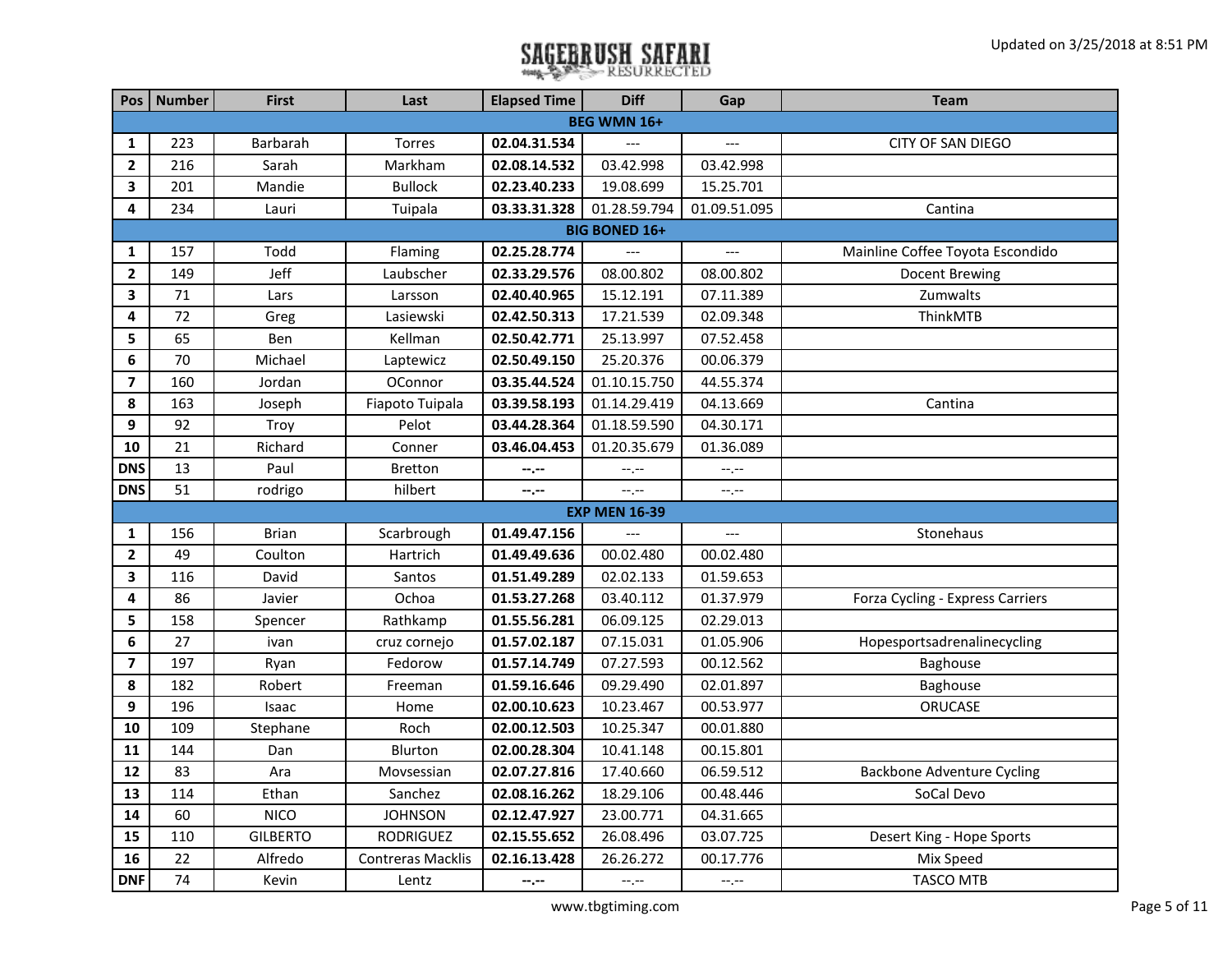|                | Pos   Number | <b>First</b> | Last           | <b>Elapsed Time</b> | <b>Diff</b>      | Gap              | <b>Team</b>                      |
|----------------|--------------|--------------|----------------|---------------------|------------------|------------------|----------------------------------|
|                |              |              |                |                     | EXP MEN 40+      |                  |                                  |
| 1              | 187          | David        | Juarez         | 01.49.51.565        | $---$            | $---$            | Cannondale                       |
| $\overline{2}$ | 29           | Ryan         | Dahl           | 01.53.30.542        | 03.38.977        | 03.38.977        | <b>WEND Bike</b>                 |
| $\mathbf{3}$   | 195          | John         | Nobil          | 01.55.18.634        | 05.27.069        | 01.48.092        | Team Ninja                       |
| 4              | 11           | Pascal       | Bonaventure    | 01.55.55.332        | 06.03.767        | 00.36.698        | <b>UC Cyclery</b>                |
| 5              | 79           | Rob          | McGee          | 01.59.25.987        | 09.34.422        | 03.30.655        | Blackstar-Rock n Road            |
| 6              | 199          | Matt         | Smith          | 02.00.11.029        | 10.19.464        | 00.45.042        | Baghouse                         |
| $\overline{7}$ | 130          | Greg         | Twitty         | 02.00.14.196        | 10.22.631        | 00.03.167        | UC Cyclery - JW Floors           |
| 8              | 170          | Steve        | Boyd           | 02.00.54.088        | 11.02.523        | 00.39.892        | UC Cyclery JW Flooring           |
| 9              | 198          | <b>Brent</b> | Prenzlow       | 02.02.56.924        | 13.05.359        | 02.02.836        | Celo Pacific                     |
| 10             | 58           | Jeff         | Jacobson       | 02.04.13.874        | 14.22.309        | 01.16.950        | UC Cyclery - JW Floors           |
| 11             | 81           | paul         | mica           | 02.04.14.130        | 14.22.565        | 00.00.256        | DC Velo Limited- Team Beyer Auto |
| 12             | 191          | John         | <b>Behrens</b> | 02.04.31.190        | 14.39.625        | 00.17.060        | <b>Knobbe Martens</b>            |
| 13             | 106          | Ryan         | Rickard        | 02.06.01.687        | 16.10.122        | 01.30.497        | Art As Bike                      |
| 14             | 125          | Paul         | Todd           | 02.06.28.918        | 16.37.353        | 00.27.231        | <b>UCC JW Flooring</b>           |
| 15             | 52           | Christopher  | Hill           | 02.06.47.919        | 16.56.354        | 00.19.001        | Pro Eco                          |
| 16             | 19           | Greg         | Cohen          | 02.12.07.553        | 22.15.988        | 05.19.634        | <b>YDR</b>                       |
| 17             | 173          | Scott        | Wingo          | 02.14.23.639        | 24.32.074        | 02.16.086        |                                  |
| 18             | 183          | Garnet       | Vertican       | 02.15.21.405        | 25.29.840        | 00.57.766        | <b>ODI Grips</b>                 |
| 19             | 94           | Simon        | Planken        | 02.18.02.248        | 28.10.683        | 02.40.843        | <b>TASCO</b>                     |
| 20             | 85           | Andy         | Newsom         | 02.21.48.284        | 31.56.719        | 03.46.036        | <b>CRCA - Team VESELKA</b>       |
| 21             | 87           | Steve        | Ohrmund        | 02.22.02.742        | 32.11.177        | 00.14.458        |                                  |
| 22             | 9            | Jim          | Bannan         | 02.26.31.175        | 36.39.610        | 04.28.433        |                                  |
| <b>DNS</b>     | 42           | Matt         | Freeman        | --.--               | $-1 - 1 - 1 = 0$ | $-1 - 1 - 1 = 0$ | SDG - Muscle Monster             |
| <b>DNS</b>     | 53           | MICHAEL J    | HILLENBRAND    | $-2$                | $-1, -1$         | $-1$             |                                  |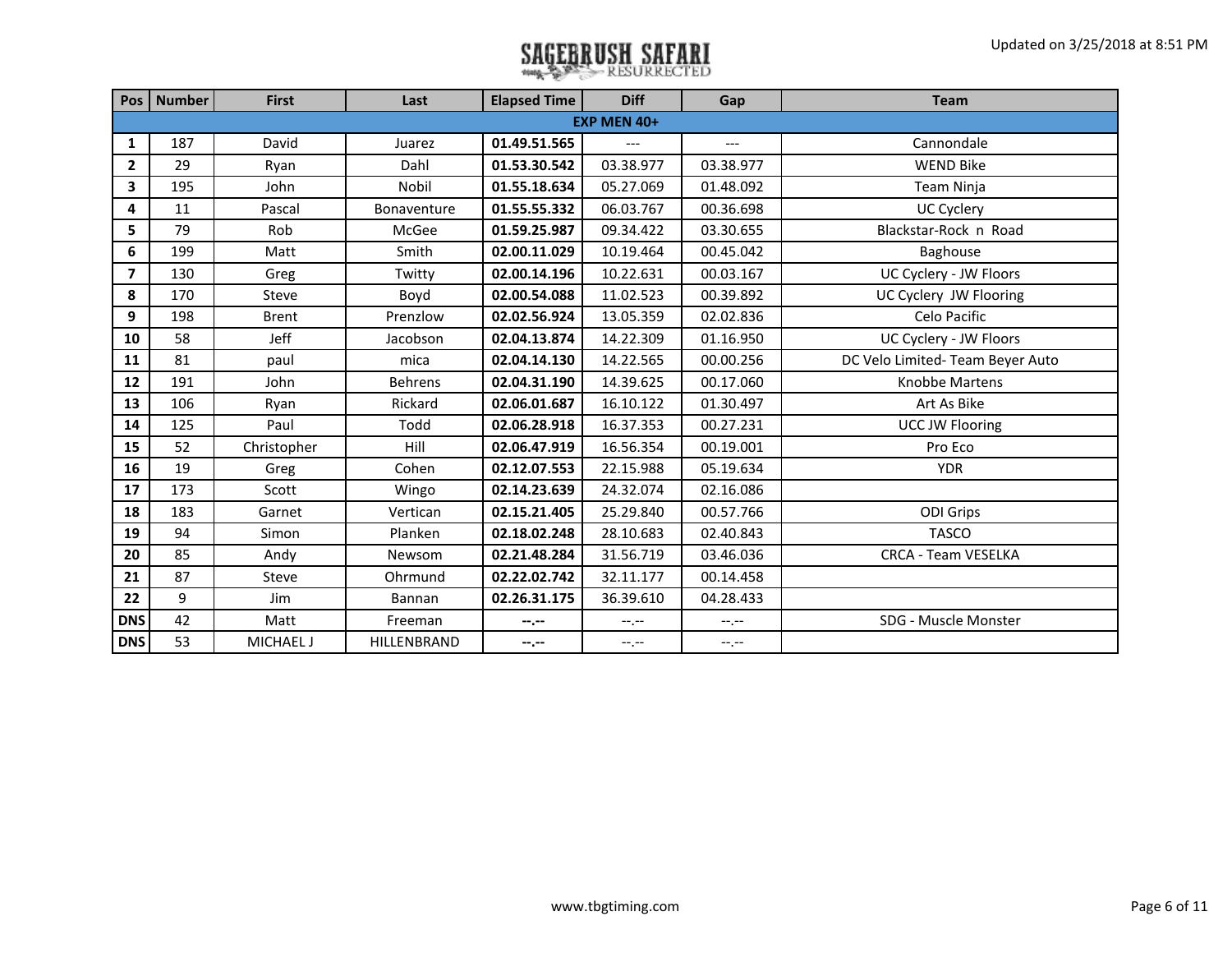|                         | Pos   Number  | <b>First</b>   | Last           | <b>Elapsed Time</b> | <b>Diff</b>             | Gap            | <b>Team</b>                                  |  |  |  |
|-------------------------|---------------|----------------|----------------|---------------------|-------------------------|----------------|----------------------------------------------|--|--|--|
|                         |               |                |                |                     | EXP WMN 16+             |                |                                              |  |  |  |
| 1                       | 181           | Larissa        | Connors        | 01.57.43.552        |                         |                | Sho-Air                                      |  |  |  |
| $\overline{2}$          | 47            | Rebecca        | Gross          | 02.19.02.358        | 21.18.806               | 21.18.806      | Zero D Racing                                |  |  |  |
| 3                       | 101           | Heather        | Ranoa          | 02.24.17.457        | 26.33.905               | 05.15.099      | SoCal Endurance                              |  |  |  |
| 4                       | 122           | Monica         | Taylor         | 02.25.01.071        | 27.17.519               | 00.43.614      | <b>UCC - JW Floors Racing</b>                |  |  |  |
| 5                       | 164           | Rhonda         | Geiszler       | 02.25.02.585        | 27.19.033               | 00.01.514      | UC Cyclery JW Floors                         |  |  |  |
| 6                       | 142           | Wilhelmina     | Zuckerman      | 02.25.03.085        | 27.19.533               | 00.00.500      | Troupe Racing Co.                            |  |  |  |
| $\overline{7}$          | 166           | Liz            | Lukowski       | 02.32.21.937        | 34.38.385               | 07.18.852      | Woo Girl Mad Alchemy Zanconato               |  |  |  |
| 8                       | 82            | chi            | miranda        | 02.32.31.405        | 34.47.853               | 00.09.468      | TASCO ~ MTB                                  |  |  |  |
| 9                       | 98            | Christina      | Probert-Turner | 02.33.36.621        | 35.53.069               | 01.05.216      | Turnerbikesdotcom                            |  |  |  |
| 10                      | 77            | LAURA          | MAY            | 02.35.50.183        | 38.06.631               | 02.13.562      | <b>TASCO MTB Team</b>                        |  |  |  |
| 11                      | 132           | michelle       | vangilder      | 02.37.34.819        | 39.51.267               | 01.44.636      | troupe racing co                             |  |  |  |
|                         | MASOCHIST 16+ |                |                |                     |                         |                |                                              |  |  |  |
| $\mathbf{1}$            | 36            | Marc           | Engelhardt     | 02.08.07.580        |                         | $\overline{a}$ | TASCO-MTB                                    |  |  |  |
| $\overline{2}$          | 152           | Zebulon        | Brown          | 02.20.53.246        | 12.45.666               | 12.45.666      | Adams Ave PB WD-40                           |  |  |  |
| $\mathbf{3}$            | 146           | Chris          | Guillamondegui | 02.24.00.396        | 15.52.816               | 03.07.150      | Velo Hangar                                  |  |  |  |
| 4                       | 117           | Gregory        | Shaw           | 02.33.31.368        | 25.23.788               | 09.30.972      |                                              |  |  |  |
| 5                       | 69            | Jerome         | Lacote         | 02.41.37.076        | 33.29.496               | 08.05.708      | Victorise - hpsm - Intense cycles            |  |  |  |
| $\boldsymbol{6}$        | 88            | Michael        | Okamoto        | 02.43.57.044        | 35.49.464               | 02.19.968      | Rock N Road Cyclery                          |  |  |  |
| $\overline{7}$          | 193           | Jeff           | Taitano        | 02.47.53.519        | 39.45.939               | 03.56.475      |                                              |  |  |  |
|                         |               |                |                |                     | <b>SCHOOLBOY 12-15</b>  |                |                                              |  |  |  |
| 1                       | 211           | Raulito        | Gutierrez      | 01.30.01.525        | $\overline{a}$          | $-$            | 100%-MaxxisTires-MATCO-SidiCycling           |  |  |  |
| $\mathbf{2}$            | 239           | <b>Brandon</b> | Thede          | 01.30.09.455        | 00.07.930               | 00.07.930      | Baghouse Race Tech Laguna Cyclery Crank Bros |  |  |  |
| $\overline{\mathbf{3}}$ | 217           | Zach           | Martinez       | 01.45.12.475        | 15.10.950               | 15.03.020      | <b>Giant Bikes-Hammer Nutrition</b>          |  |  |  |
| 4                       | 240           | Joseph         | Colarusso      | 01.48.07.274        | 18.05.749               | 02.54.799      | East Lake MTB Team                           |  |  |  |
| 5                       | 243           | Adam           | DePratti       | 01.52.36.515        | 22.34.990               | 04.29.241      | South Bay Composite                          |  |  |  |
| 6                       | 242           | Kyle           | DePratti       | 01.54.20.467        | 24.18.942               | 01.43.952      | South Bay Composite                          |  |  |  |
| $\overline{\mathbf{z}}$ | 213           | Hagen          | Johnston       | 01.55.35.666        | 25.34.141               | 01.15.199      | Eastlake High School MTB                     |  |  |  |
| 8                       | 208           | <b>MARCO</b>   | <b>DURAN</b>   | 02.09.46.405        | 39.44.880               | 14.10.739      | <b>DFC</b>                                   |  |  |  |
| 9                       | 235           | Reef           | Tuipala        | 03.33.31.506        | 02.03.29.981            | 46.37.790      | Cantina                                      |  |  |  |
|                         |               |                |                |                     | <b>SCHOOLGIRL 12-15</b> |                |                                              |  |  |  |
| 1                       | 244           | Devika         | Preece         | 02.46.53.716        | 01.16.52.191            | 37.07.311      |                                              |  |  |  |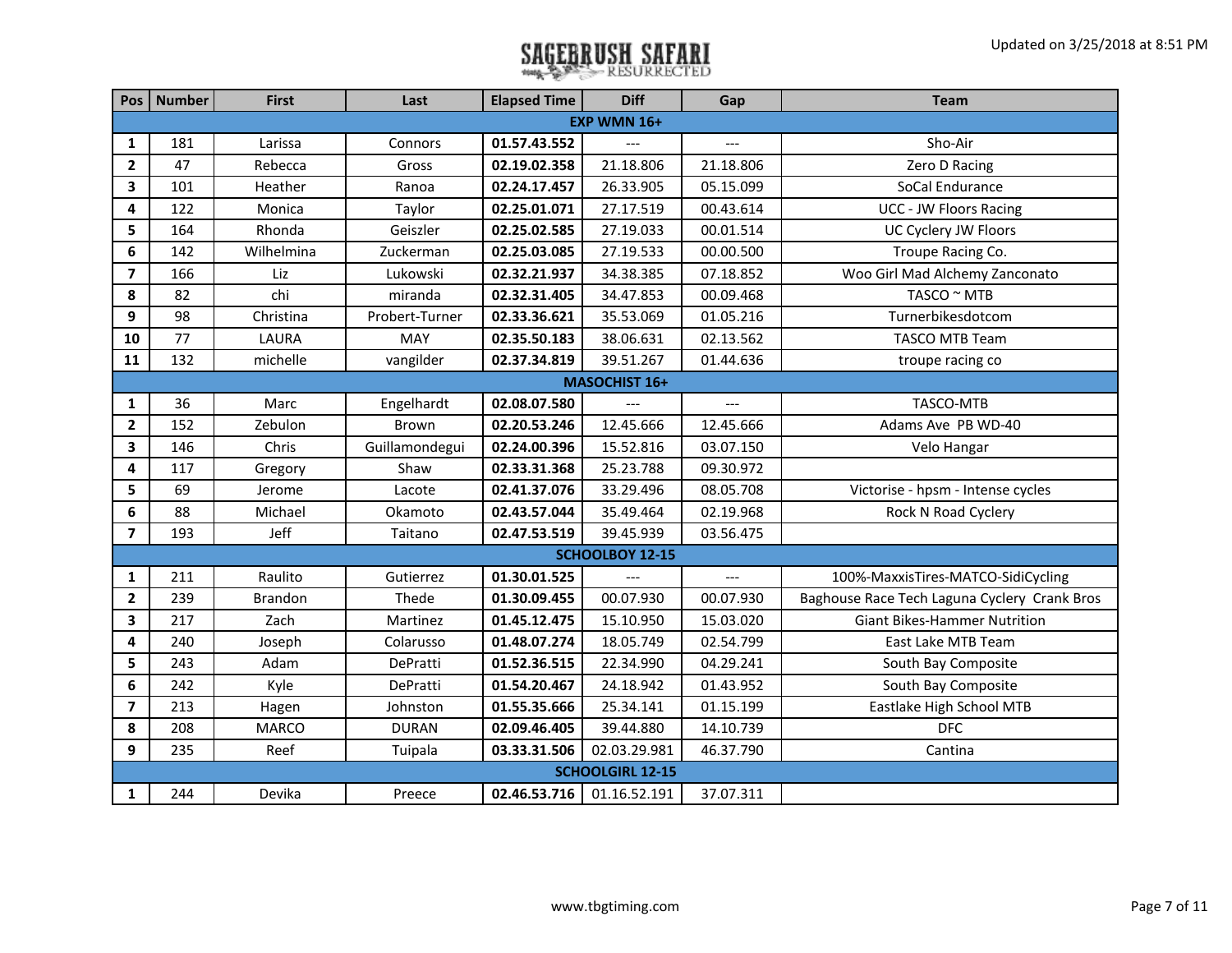|                | Pos   Number | <b>First</b>   | Last           | <b>Elapsed Time</b> | <b>Diff</b>          | Gap              | <b>Team</b>                         |
|----------------|--------------|----------------|----------------|---------------------|----------------------|------------------|-------------------------------------|
|                |              |                |                |                     | <b>SPT MEN 16-39</b> |                  |                                     |
| 1              | 104          | Trevor         | Reis           | 02.02.57.942        | ---                  | $---$            | Maxima Bike                         |
| $\overline{2}$ | 91           | Zach           | Peddie         | 02.04.45.797        | 01.47.855            | 01.47.855        |                                     |
| 3              | 31           | Tony           | Dickey-Rubio   | 02.09.30.912        | 06.32.970            | 04.45.115        | Edison Cycle Co.                    |
| 4              | 184          | Landon         | Libby          | 02.12.49.792        | 09.51.850            | 03.18.880        |                                     |
| 5              | 57           | Riley          | Hoyer          | 02.13.52.977        | 10.55.035            | 01.03.185        | <b>US Military Endurance Sports</b> |
| 6              | 108          | Justin         | <b>Rivers</b>  | 02.14.45.779        | 11.47.837            | 00.52.802        |                                     |
| $\overline{7}$ | 33           | Jeff           | Easter         | 02.18.03.523        | 15.05.581            | 03.17.744        |                                     |
| 8              | 59           | Jeff           | Jacobson       | 02.19.18.114        | 16.20.172            | 01.14.591        | Troupe Racing Co.                   |
| 9              | 50           | <b>RICARDO</b> | <b>HERRERA</b> | 02.26.16.476        | 23.18.534            | 06.58.362        | <b>MRT Racing</b>                   |
| 10             | 25           | Ethan          | Cramer         | 02.29.37.016        | 26.39.074            | 03.20.540        | Cal Coast                           |
| 11             | 17           | Adan           | Casillas       | 02.29.37.096        | 26.39.154            | 00.00.080        |                                     |
| 12             | 18           | Justin         | Cisar          | 02.32.05.697        | 29.07.755            | 02.28.601        |                                     |
| 13             | 80           | Mark           | Mehlinger      | 02.32.53.981        | 29.56.039            | 00.48.284        | <b>Adams Avenue Bicycles</b>        |
| 14             | 174          | Isaac          | Custer         | 02.36.11.523        | 33.13.581            | 03.17.542        |                                     |
| 15             | 61           | Michael        | Johnson        | 02.36.33.310        | 33.35.368            | 00.21.787        |                                     |
| 16             | 159          | Juan           | Ramirez        | 02.38.16.011        | 35.18.069            | 01.42.701        | Veloz                               |
| 17             | 100          | Leopoldo       | Ramirez        | 02.53.51.178        | 50.53.236            | 15.35.167        | <b>FORZA</b>                        |
| 18             | 121          | Greg           | Tatham         | 02.58.28.185        | 55.30.243            | 04.37.007        | <b>Pedals and Pints</b>             |
| 19             | 192          | lan            | Hatton         | 02.59.02.753        | 56.04.811            | 00.34.568        | Canyon                              |
| 20             | 162          | Jeff           | Sigura         | 03.00.09.222        | 57.11.280            | 01.06.469        | Celo Pacific                        |
| 21             | 67           | Luke           | Kimball        | 03.00.45.053        | 57.47.111            | 00.35.831        | Maxima Bike                         |
| 22             | 151          | Keith          | Worack         | 03.47.50.805        | 01.44.52.863         | 47.05.752        |                                     |
| <b>DNS</b>     | 55           | <b>Brian</b>   | Hoadley        | --.--               | $-1, -1$             | --.--            | Hungry Mean and Tired               |
| <b>DNS</b>     | 133          | German         | Verduzco       | --.--               | $-1, -1$             | $-1 - 1 - 1 = 0$ | 2 Wheels Cycling Boutique           |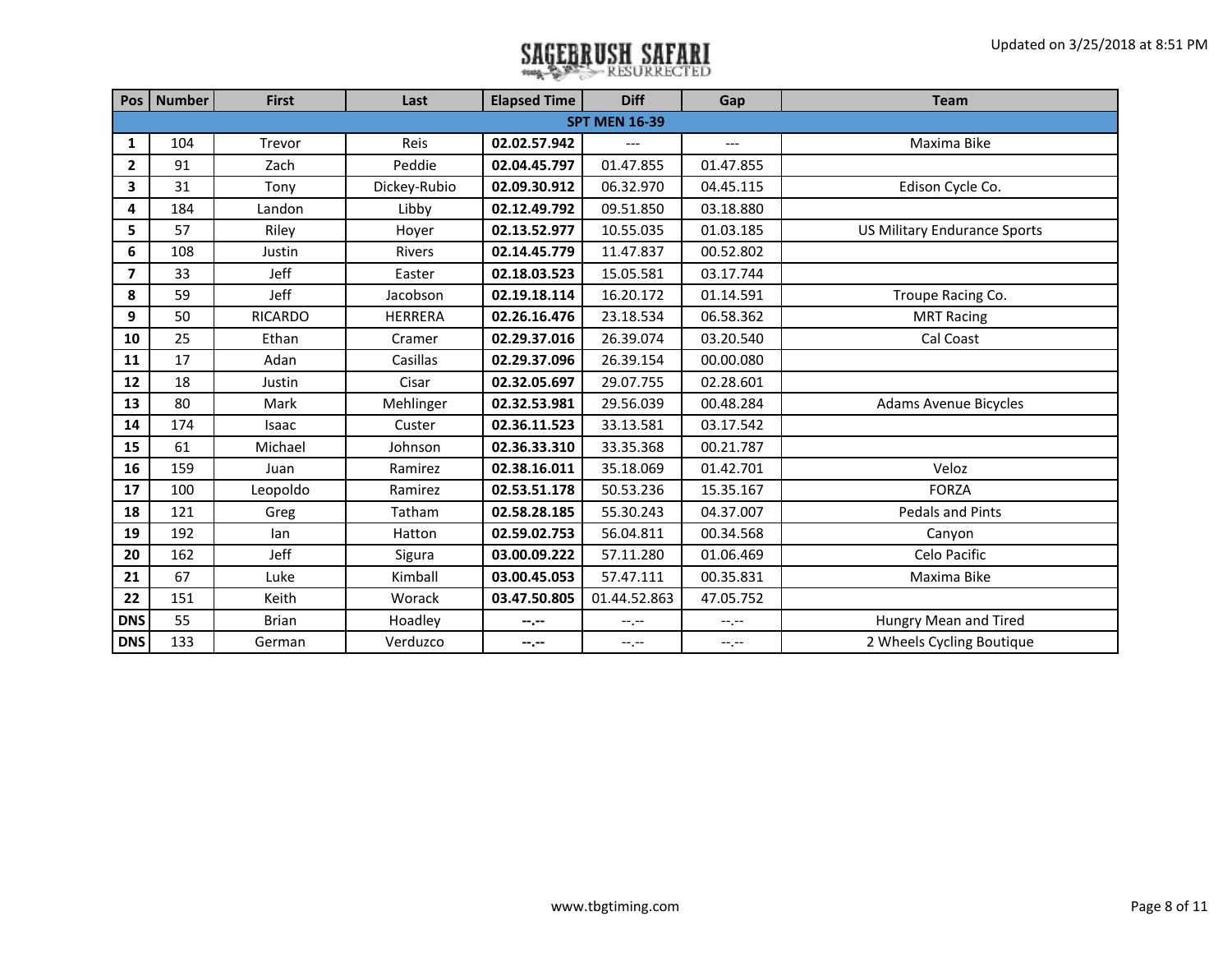|                         | Pos   Number | <b>First</b>   | Last          | <b>Elapsed Time</b> | <b>Diff</b>  | Gap       | <b>Team</b>                   |
|-------------------------|--------------|----------------|---------------|---------------------|--------------|-----------|-------------------------------|
|                         |              |                |               |                     | SPT MEN 40+  |           |                               |
| 1                       | 118          | matt           | sparks        | 02.08.16.096        |              | $---$     | fancy a nice cup of tea       |
| $\mathbf{2}$            | 185          | Chad           | Smart         | 02.14.35.464        | 06.19.368    | 06.19.368 | Baghouse Rock n Road          |
| 3                       | 177          | Chris          | Martin        | 02.15.41.979        | 07.25.883    | 01.06.515 | <b>Team Docent</b>            |
| 4                       | 135          | Jose           | Vigil         | 02.17.46.733        | 09.30.637    | 02.04.754 | UC Cyclery - JW Floors Racing |
| 5                       | 134          | Jean-Francois  | Vidon         | 02.20.43.475        | 12.27.379    | 02.56.742 |                               |
| 6                       | 24           | Scott          | Cortellessa   | 02.21.24.119        | 13.08.023    | 00.40.644 | <b>Team Docent Brewing</b>    |
| $\overline{\mathbf{z}}$ | 155          | Eric Buzz      | Reed          | 02.21.35.199        | 13.19.103    | 00.11.080 | <b>Quality Lock</b>           |
| 8                       | 143          | Glenn          | Cecil         | 02.22.40.609        | 14.24.513    | 01.05.410 |                               |
| 9                       | 190          | Damian         | Hiley         | 02.22.45.841        | 14.29.745    | 00.05.232 | Desert King                   |
| 10                      | 175          | Geno           | Meza          | 02.24.48.314        | 16.32.218    | 02.02.473 | Baghouse                      |
| 11                      | 176          | Steve          | Ball          | 02.25.00.218        | 16.44.122    | 00.11.904 | Baghouse                      |
| 12                      | 194          | Ronnie         | Peel          | 02.25.33.775        | 17.17.679    | 00.33.557 | <b>TASCO MTB</b>              |
| 13                      | 90           | Michael        | Partee        | 02.29.08.823        | 20.52.727    | 03.35.048 | Two Wheels One Planet         |
| 14                      | 43           | CARLOS         | <b>GARCIA</b> | 02.30.10.046        | 21.53.950    | 01.01.223 | THE FLAMING PEDALS            |
| 15                      | 26           | <b>Brian</b>   | Cronk         | 02.31.49.643        | 23.33.547    | 01.39.597 | Pro Eco Race Team             |
| 16                      | 172          | Chris          | Nelson        | 02.32.03.328        | 23.47.232    | 00.13.685 |                               |
| 17                      | 188          | David          | Winston       | 02.32.31.146        | 24.15.050    | 00.27.818 |                               |
| 18                      | 167          | Scott          | Montfort      | 02.35.34.329        | 27.18.233    | 03.03.183 |                               |
| 19                      | 62           | lan            | Jones         | 02.36.21.625        | 28.05.529    | 00.47.296 |                               |
| 20                      | 115          | Gerardo        | Sanchez       | 02.39.11.826        | 30.55.730    | 02.50.201 |                               |
| 21                      | 46           | PAUL           | <b>GREY</b>   | 02.39.19.229        | 31.03.133    | 00.07.403 |                               |
| 22                      | 129          | Shawn          | Tweedy        | 02.41.38.650        | 33.22.554    | 02.19.421 |                               |
| 23                      | 186          | Mike           | Gill          | 02.42.46.645        | 34.30.549    | 01.07.995 | Baghouse                      |
| 24                      | 23           | Samuel         | Cordero       | 02.43.11.283        | 34.55.187    | 00.24.638 |                               |
| 25                      | 124          | Paul           | Thompson      | 02.44.32.129        | 36.16.033    | 01.20.846 |                               |
| 26                      | 28           | Aaron          | Cunningham    | 02.48.59.954        | 40.43.858    | 04.27.825 |                               |
| 27                      | 30           | <b>ROBERTO</b> | Diaz          | 02.50.23.644        | 42.07.548    | 01.23.690 | Forza Cycling                 |
| 28                      | 180          | Karl           | Cooper        | 02.51.31.144        | 43.15.048    | 01.07.500 |                               |
| 29                      | 96           | Jay            | Prasuhn       | 02.55.44.496        | 47.28.400    | 04.13.352 |                               |
| 30                      | 97           | Jon            | Prasuhn       | 02.57.35.514        | 49.19.418    | 01.51.018 |                               |
| 31                      | 148          | Randy          | Rush          | 03.04.11.627        | 55.55.531    | 06.36.113 | <b>Backbone Racing</b>        |
| 32                      | 165          | Mark           | Wynn          | 03.05.35.218        | 57.19.122    | 01.23.591 | Docent Brewing                |
| 33                      | 40           | Rick           | Fisher        | 03.16.21.145        | 01.08.05.049 | 10.45.927 | <b>USMES</b>                  |
| 34                      | 99           | Chris          | Pyle          | 03.16.52.445        | 01.08.36.349 | 00.31.300 |                               |
| 35                      | 140          | <b>ROBERT</b>  | WINSLOW       | 03.59.03.222        | 01.50.47.126 | 42.10.777 |                               |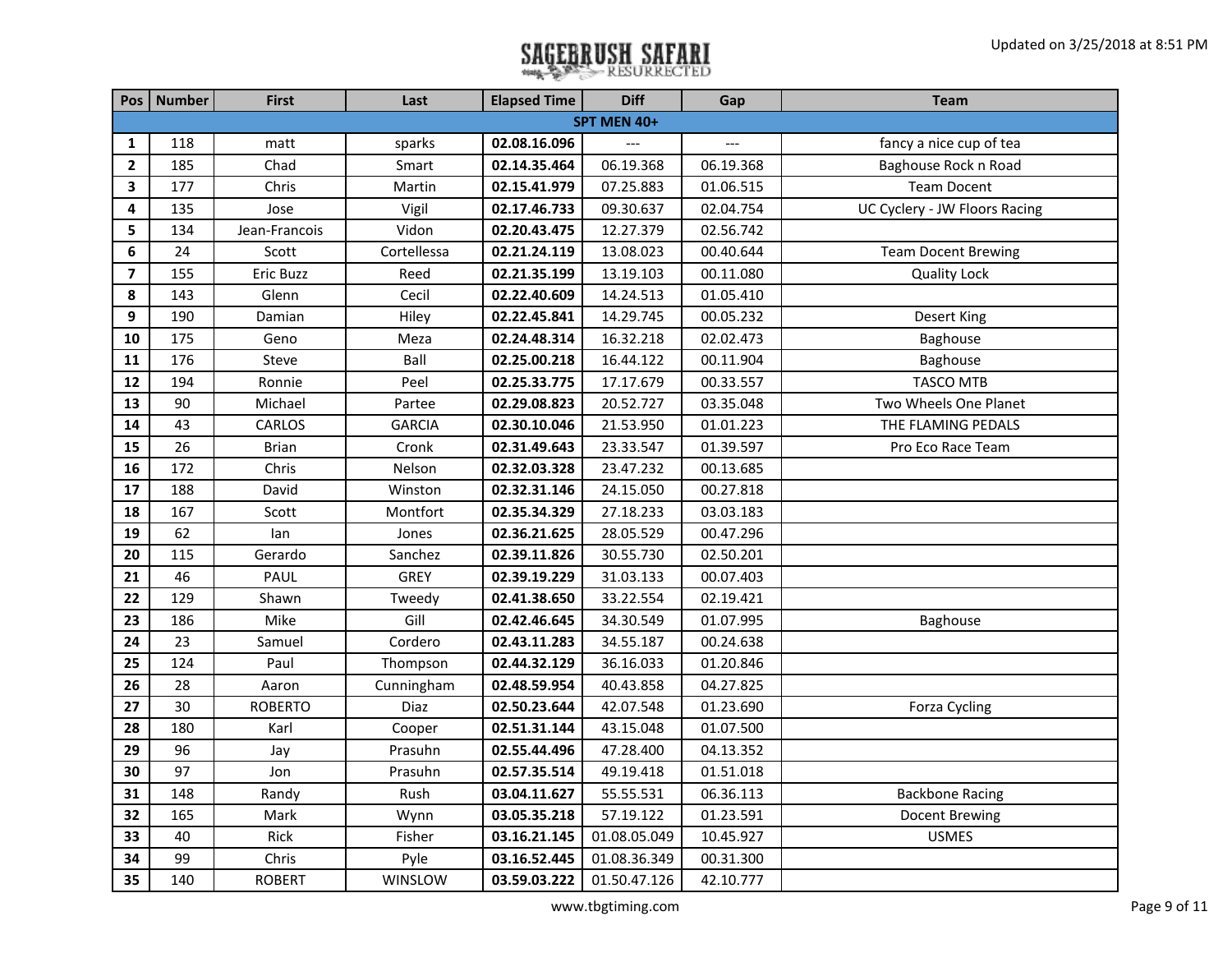| Pos        | Number L | <b>First</b>  | Last   | <b>Elapsed Time</b> | <b>Diff</b> | Gap   | <b>Team</b>  |
|------------|----------|---------------|--------|---------------------|-------------|-------|--------------|
| <b>DNF</b> |          | Ron           | Amos   | $-1$                | $---$       | $---$ | Hammer-53x11 |
| DNS        | 112      | <b>Brooks</b> | Roffey | $-1.1$              | $---$       |       |              |